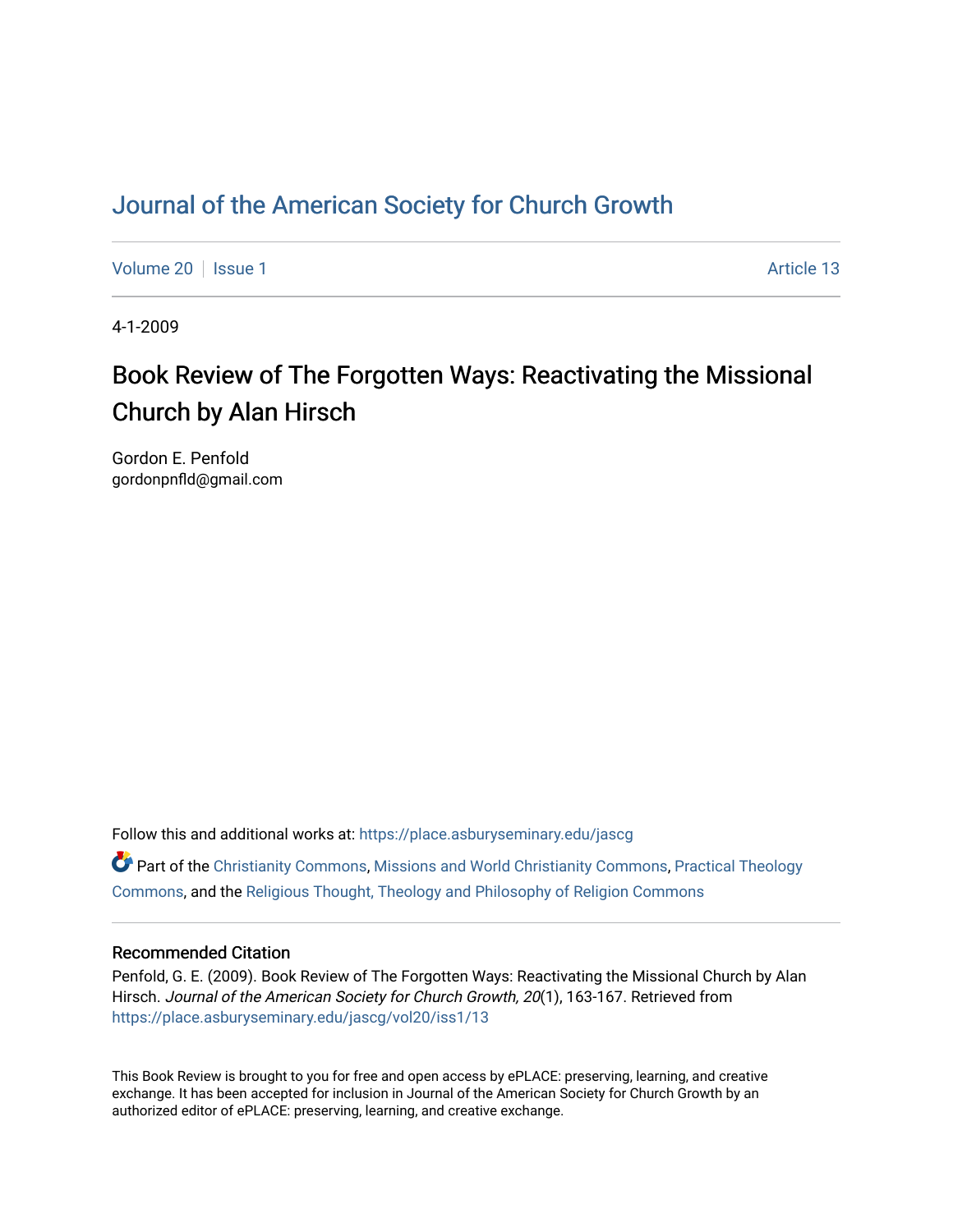## The Forgotten Ways: Reactivating the Missional Chureh

### Reviewed by Gordon E. Penfold

Hirsch, Alan, The Forgotten Ways: Reactivating the Missional Church, Grand Rapids, Brazos Press, 2006. 295 pp. \$19.99.

The Forgotten Ways is a monumental work with a threefold thrust. First, Alan Hirsch examines two of the largest Jesus movements in history—the early church movement and the con-<br>temporary underground church movement in China. He asks<br>why it is that we see such significant movement in those two<br>contexts and we see so little in the way of J author calls the church to move away from the institutionalized<br>ministry of "Christendom" that began with Constantine's Edict of Milan in AD 333 (58). Finally, he challenges the church to rediscover its original DNA, which Hirsch calls Apostolic Genius,

to become once again an organic, missional movement. Alan Hirsch brings a unique perspective to this book. While bourne, Australia. After graduation he became a leader in the South Melbourne Restoration Community (SMRC) where he brought together this fringe group with an established church God shaped him and sharpened his missional f

recognize their missional DNA (mDNA) (283) that is embeddee in each believer and each church. Chapter 1 begins with th words,

Imagine there was a power that lies hidden at the very heart of God's people. Suppose this power was built inte

Journal of the American Society for Church Growth, Winter 200" 1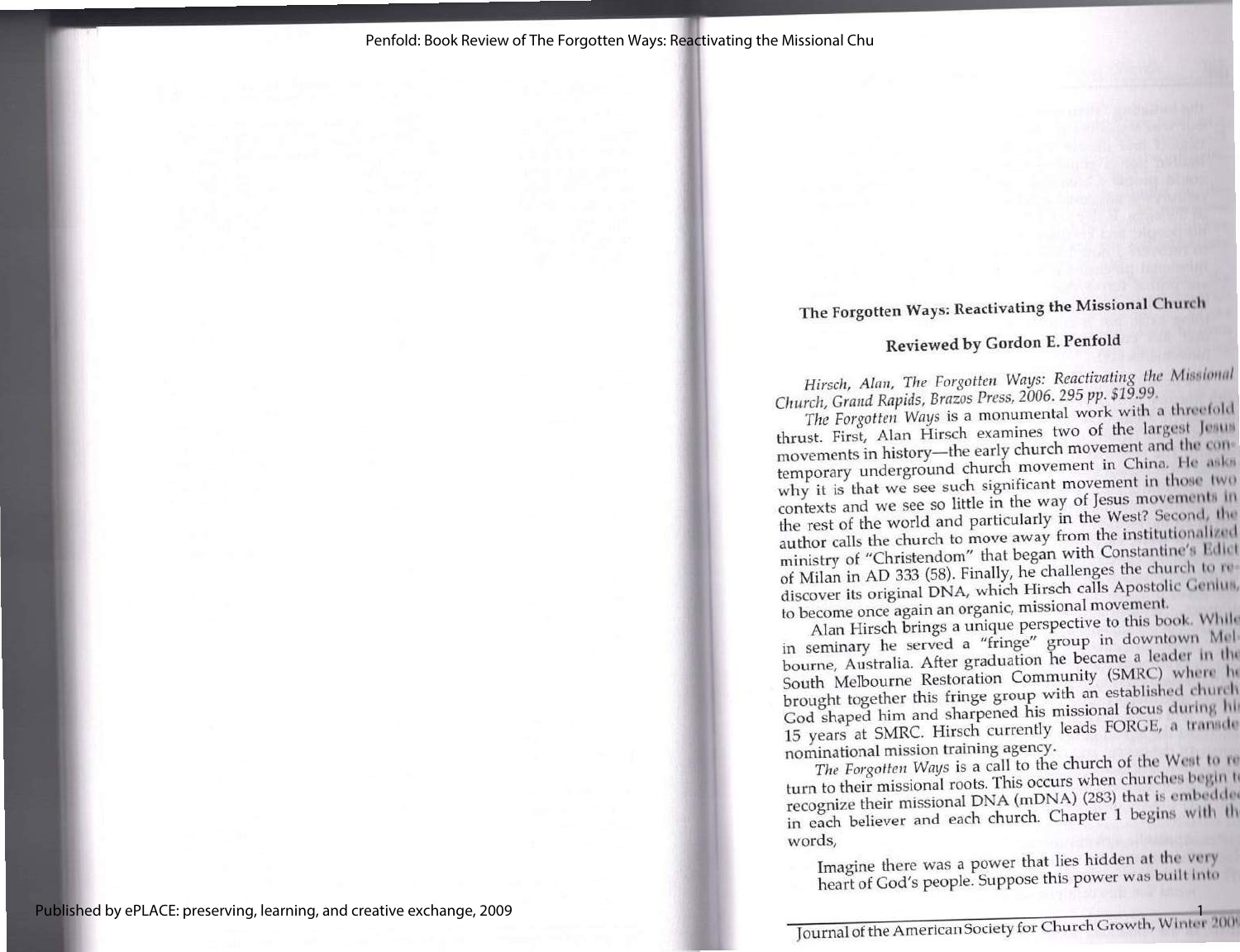#### 164 Reviewed by Gordon E. Penford

the initiating "stem cell" of the church by the Holy Spirit but was somehow buried and lost through centuries of neglect and disuse. Imagine that if rediscovered, this hidden power could unleash remarkable energies that co

The book is divided into two sections. Section 1 describes the faith journey of Alan Hirsch. His journey included the work in downtown Melbourne to his ministry at SMRC. SMRC was a content. The reawakening of SMRC to miss

- 
- 
- Apostolic Environment: "There is a catalytic influence \* Apostolic Environment: "There is a catalytic influence that weaves its way through the seemingly chaotic net- work of churches and believers. There is no substantial word for this catalytic social power other than . . . *apos*

The Forgotten Ways: Reactivating the Missional Church 165

- tolic" (151).<br>• Organic Systems: "The church . . . organizes itself as a living organism that reflects more how God structured life itself, as opposed to a machine, which is the artificial, inorganic alterative to a living system" (180).
- \* Communitas, Not Community: Communitas is de- scribed a Christian community's ability "to overcome their instincts to 'huddle and cuddle'" (277). Churches scribed a Christian community's ability "to overcome<br>their instincts to 'huddle and cuddle'" (277). Churches<br>living like this live on the edge of danger and adventure<br>in order to accomplish the mission of God.<br>Hirsch's pur

work as we "shift from the modern to the postmodern, or from solid modernity to liquid modernity" (16). His description of stifling denominational structure is riveting:

Without apostolic ministry the church either forgets its high calling or fails to implement it successfully. Sadly, in declining denominational systems, such people are commonly "frozen out" or exiled because they disturb the equilibrium of a system in stasis. This "loss" of the apostolic influencer accounts for one of the major reasons for mainstream denominational decline. If we really want missional church, then we must have a missional leadership system to drive it—it's that simple (152).

Second, the author argues that the answer to the decline in<br>the West is the recognition of the Apostolic Genius, a missional<br>system that he develops in the book. Hirsch argues that the dy-<br>namics of early church and the mo and reengage that amazing power that lies within us" (17).

Hirsch gives a fair and passionate view of the missional church and has done a brilliant job of calling the Christian<br>church of the 21<sup>st</sup> Century back to its missionary roots. However,<br>he does demonstrate a bent toward the fringe movements of the church, The penchant and passion for the fringe reflects his own background working with SMRC and at times seem to color his view of the other segments of the church. There have been sigview of the other segments of the church. There have been significant movements among other classes and groups that would nificant movements among other classes and groups that we<br>not be considered "fringe" by his definition of the word. The